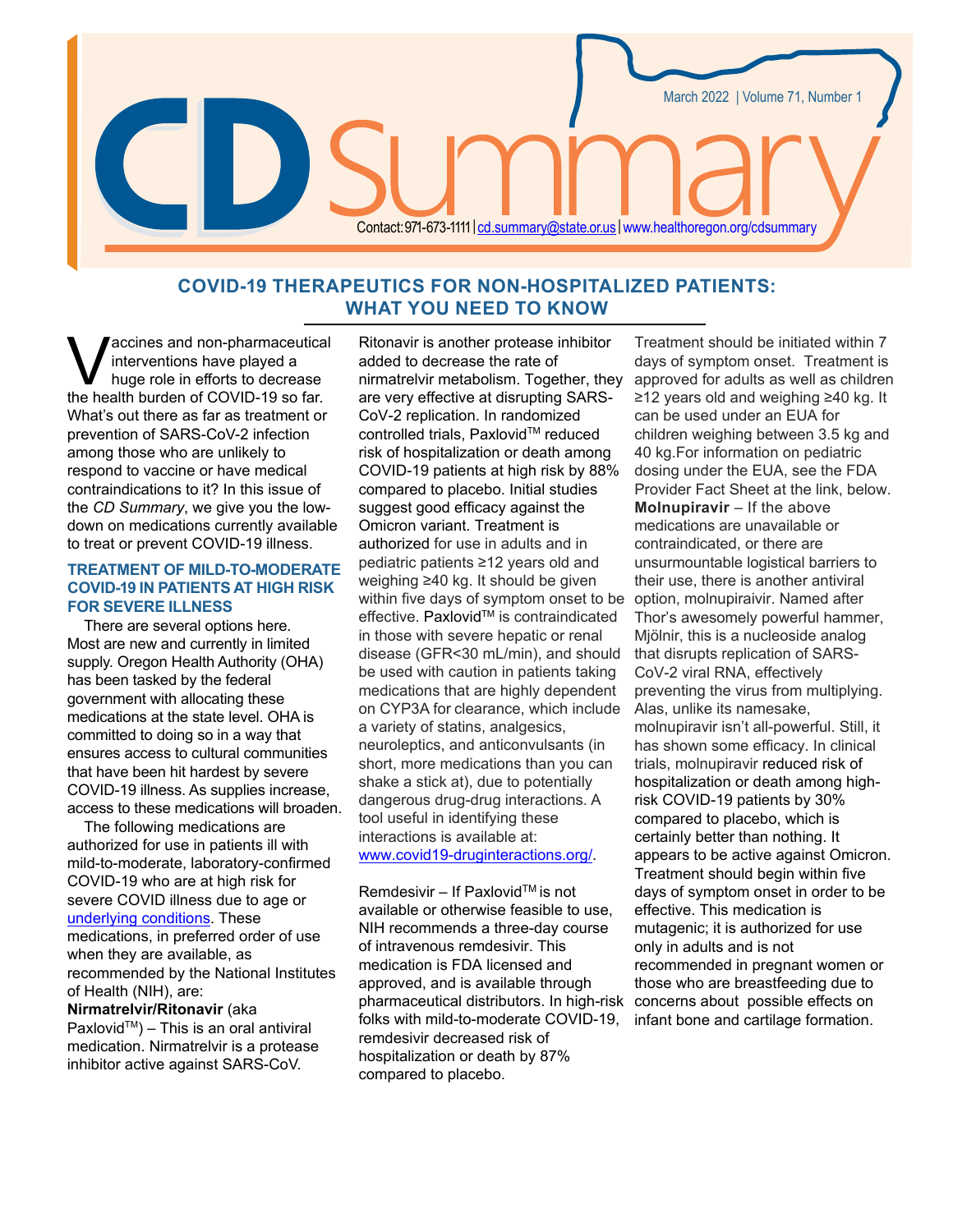#### **BUT WAIT! THERE'S MORE!**

A new monoclonal antibody, bebtelovimab (Who comes *up* with these names, *anyway??*) was recently made available under an EUA. It is given by IV push over at least 30 seconds; and, based on Phase 2 clinical trials, it appears to be relatively safe. As with the medicines above, it is authorized for use in treatment of laboratory-confirmed, mild-to-moderate COVID-19 in patients at high risk for severe COVID illness. The EUA authorizes use in adults and in children ≥12 years of age who weigh at least 40 kg. Treatment should be started within seven days of symptom onset. *In vitro* studies suggest that bebtelovimab is active against Omicron. Unfortunately, evidence is scanty that it actually decreases risk of hospitalization or death. Bebtelovimab does appear to decrease viral load by 34% and to improve symptoms, but Phase 3 efficacy data aren't yet available.

Bebtelovimab is in limited supply and will be available through OHA allocation until supplies increase.

Three monoclonal antibody medications, sotrovimab, bamlanivimab/etesevimab,

and casirivimab/imdevimab, were previously available, but the EUAs for them were suspended, as they are ineffective against one or more Omicron strains. If other strains against which these medications are effective gain prominence, we might see them back in action.

## **PRE-EXPOSURE PROPHYLAXIS**

Though it can't replace vaccination, there is a long-acting antibody combination called tixagevimab/cilgavimab (aka Evusheld™) now available under an EUA for pre-exposure COVID-19 prophylaxis. It is given by the intramuscular route and is indicated for patients without COVID-19 or known exposure to it who are either moderately to severely immunocompromised or have a medical contraindication to COVID-19 vaccines. The component monoclonal antibodies come in separate vials and should be injected sequentially into separate sites, preferably the gluteal muscles. In clinical trials, Evusheld™ reduced the risk of symptomatic COVID-19 in the six months following injection by 77% compared with placebo. It's worth noting that there was a higher rate of cardiovascular events among those with underlying

cardiac disease who received EvusheldTM compared to those with cardiac disease in the placebo group. Though there is not a clear causal relationship, it is recommended to counsel patients with underlying CVD about this possible risk.

### **ACCESS TO THESE PRODUCTS**

As noted, all of these products other than remdesivir are in limited supply. As production increases, OHA will work to broaden availability. Molnupiravir and Evusheld™ are relatively more plentiful, if one can call 3,000 to 4,000 courses every two weeks "plentiful." If you are interested in obtaining these medications for your practice, please check out our COVID-19 [monoclonal antibody](https://www.oregon.gov/oha/covid19/Pages/monoclonal-antibody-therapy.aspx) and [antiviral](https://www.oregon.gov/oha/covid19/Pages/antivirals.aspx) webpages. They include a Providers Manual that will explain how to register and place orders. If you have other questions, just send us an e-mail at

# [OHA.therapeutics@dhsoha.state.or.us](mailto:OHA.therapeutics@dhsoha.state.or.us)

# .**POST-EXPOSURE PROPHYLAXIS**

No options for post-exposure prophylaxis are currently available. Although casirivimab/imdevimab and bamlanivimab/etesevimab had received EUA for post-exposure prophylaxsis, they are not effective against Omicron.

| <b>Therapeutic</b><br>agent                                                                                                                                                                               | <b>Dose</b>                                                                                                                         | <b>Prevention of</b><br>hospitalizations or death                                                             | <b>Clinical Considerations</b>                                                                                                                                                                          |  |
|-----------------------------------------------------------------------------------------------------------------------------------------------------------------------------------------------------------|-------------------------------------------------------------------------------------------------------------------------------------|---------------------------------------------------------------------------------------------------------------|---------------------------------------------------------------------------------------------------------------------------------------------------------------------------------------------------------|--|
|                                                                                                                                                                                                           |                                                                                                                                     | over 28 days                                                                                                  |                                                                                                                                                                                                         |  |
| Ritonavir-boosted<br>Nirmatrelvir<br>(PAXLOVID™)                                                                                                                                                          | Nirmatrelvir 300 mg (nirma-<br>trelvir 150 if eGFR ≥30 to<br><60 mL/min) plus ritonavir<br>100 mg, orally twice daily<br>for 5 days | $\cdot$ ARR: 6.3% > 0.8%<br>$\cdot$ RRR: 88%                                                                  | • Significant drug-drug interactions<br>• Ritonavir safe in pregnancy<br>• Dose adjustment for renal impairment<br>• Administer ASAP within 5 days of<br>symptom onset                                  |  |
| Remdesivir<br>(VEKLURY®) <sup>4</sup>                                                                                                                                                                     | 200 mg IV day 1, 100<br>mg IV on Days 2 and 3;<br>each dose given over<br>$30 - 120$ minutes                                        | $\cdot$ ARR: 5.3% > 0.7%<br>$\cdot$ RRR: 87%                                                                  | • IV infusion for 3 consecutive days<br>• Administer ASAP within 7 days of<br>symptom onset<br>• Only commercially available option                                                                     |  |
| Molnupiravir <sup>5</sup>                                                                                                                                                                                 | 800 mg, orally twice daily<br>for 5 days                                                                                            | • ARR: $9.7\% > 6.8\%$<br>$\cdot$ RRR: 30%                                                                    | • Option if other therapies unavailable <sup>1</sup><br>• Concern for mutagenicity (theoretical)<br>• Avoid in pregnancy, children, and<br>when breastfeeding<br>• Start within 5 days of symptom onset |  |
| Bebtelovimab                                                                                                                                                                                              | 175 mg, IV over at least<br>30 seconds.                                                                                             | • Decreases viral load<br>• Efficacy data on<br>reduction of<br>hospitalization and<br>mortality risk pending | • Option if other therapies unavailable <sup>1</sup><br>• Appears safe in phase 1 and 2 trials<br>• in vitro activity against Omicron BA.2<br>• Start within 7 days of symptom onset                    |  |
| Abbreviations: ARR = absolute risk reduction; ASAP = as soon as possible; eGFR = estimated glomerular filtration rate;<br>$IV =$ intravenous; mAbs = monoclonal antibodies; RRR = relative risk reduction |                                                                                                                                     |                                                                                                               |                                                                                                                                                                                                         |  |

### **Table 1. COVID-19 Treatment Options**